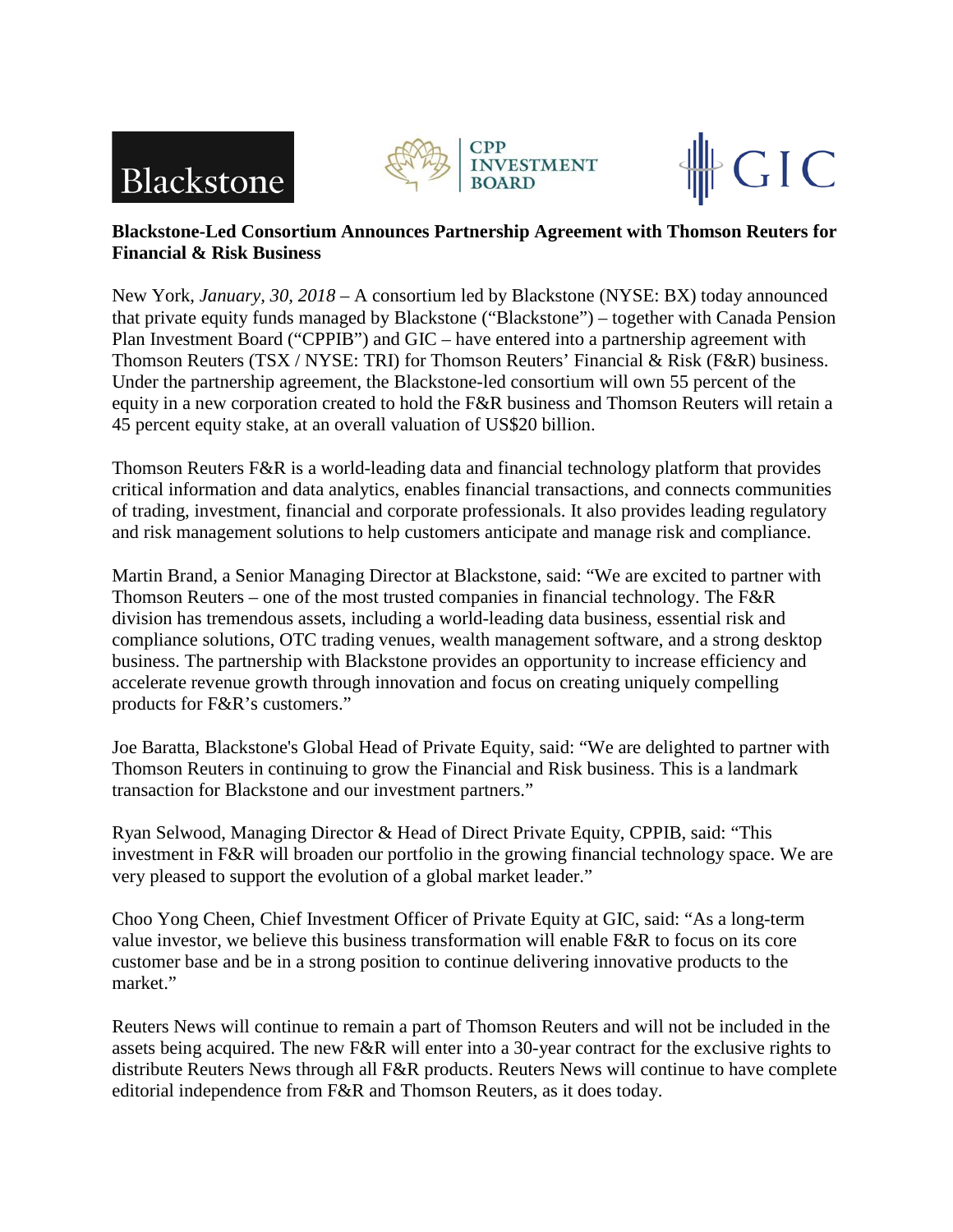Canson Capital Partners, BofA Merrill Lynch, Citigroup, and J.P. Morgan are acting as financial advisors to the Blackstone-led consortium, and Simpson Thacher & Bartlett LLP is acting as legal counsel to Blackstone. Debt financing related to the transaction is being provided by J.P. Morgan, BofA Merrill Lynch, and Citigroup. Dechert LLP is acting as legal counsel to GIC.

Matteo Canonaco, co-founder of Canson Capital Partners, said: "We are delighted to advise the Blackstone-led consortium on a transaction that epitomizes the positive role that private equity can play by teaming up with major corporations and enabling them to achieve mission-critical strategic objectives."

The transaction is expected to close in the second half of 2018.

## **About Blackstone**

Blackstone is one of the world's leading investment firms. We seek to create positive economic impact and long-term value for our investors, the companies we invest in, and the communities in which we work. We do this by using extraordinary people and flexible capital to help companies solve problems. Our asset management businesses, with over \$385 billion in assets under management, include investment vehicles focused on private equity, real estate, public debt and equity, non-investment grade credit, real assets and secondary funds, all on a global basis. Further information is available at [www.blackstone.com.](http://www.blackstone.com/) Follow Blackstone on Twitter [@Blackstone.](https://twitter.com/blackstone)

# **About CPPIB**

Canada Pension Plan Investment Board (CPPIB) is a professional investment management organization that invests the funds not needed by the Canada Pension Plan (CPP) to pay current benefits on behalf of 20 million contributors and beneficiaries. In order to build a diversified portfolio of CPP assets, CPPIB invests in public equities, private equities, real estate, infrastructure and fixed income instruments. Headquartered in Toronto, with offices in Hong Kong, London, Luxembourg, Mumbai, New York City, São Paulo and Sydney, CPPIB is governed and managed independently of the Canada Pension Plan and at arm's length from governments. At September 30, 2017, the CPP Fund totalled C\$328.2 billion. For more information about CPPIB, please visit [www.cppib.com](http://www.cppib.com/) or follow us on [LinkedIn,](https://www.linkedin.com/company/cpp-investment-board?trk=hb_tab_compy_id_23230) [Facebook](https://www.facebook.com/cppib) or [Twitter.](https://twitter.com/cppib)

# **About GIC**

GIC is a leading global investment firm established in 1981 to manage Singapore's foreign reserves. A disciplined long-term value investor, GIC is uniquely positioned for investments across a wide range of asset classes, including equities, fixed income, private equity, real estate and infrastructure. In private equity, GIC invests through funds as well as directly in companies, partnering with its fund managers and management teams to help world class businesses achieve their objectives. GIC has investments in over 40 countries and has been investing in emerging markets for more than two decades. Headquartered in Singapore, GIC employs over 1,400 people across 10 offices in key financial cities worldwide. For more information on GIC, please visit [www.gic.com.sg.](https://www.bx.com/f5-w-68747470733a2f2f766165786361737030312e626c61636b73746f6e652e636f6d$$/owa/14.3.319.2/scripts/premium/redir.aspx?C=PDX-S4S8HItKxhymp4ZGwz-B_vAsDCjdVEwAzUfbVjogtIyZU2bVCA..&URL=http%3a%2f%2fwww.gic.com.sg)